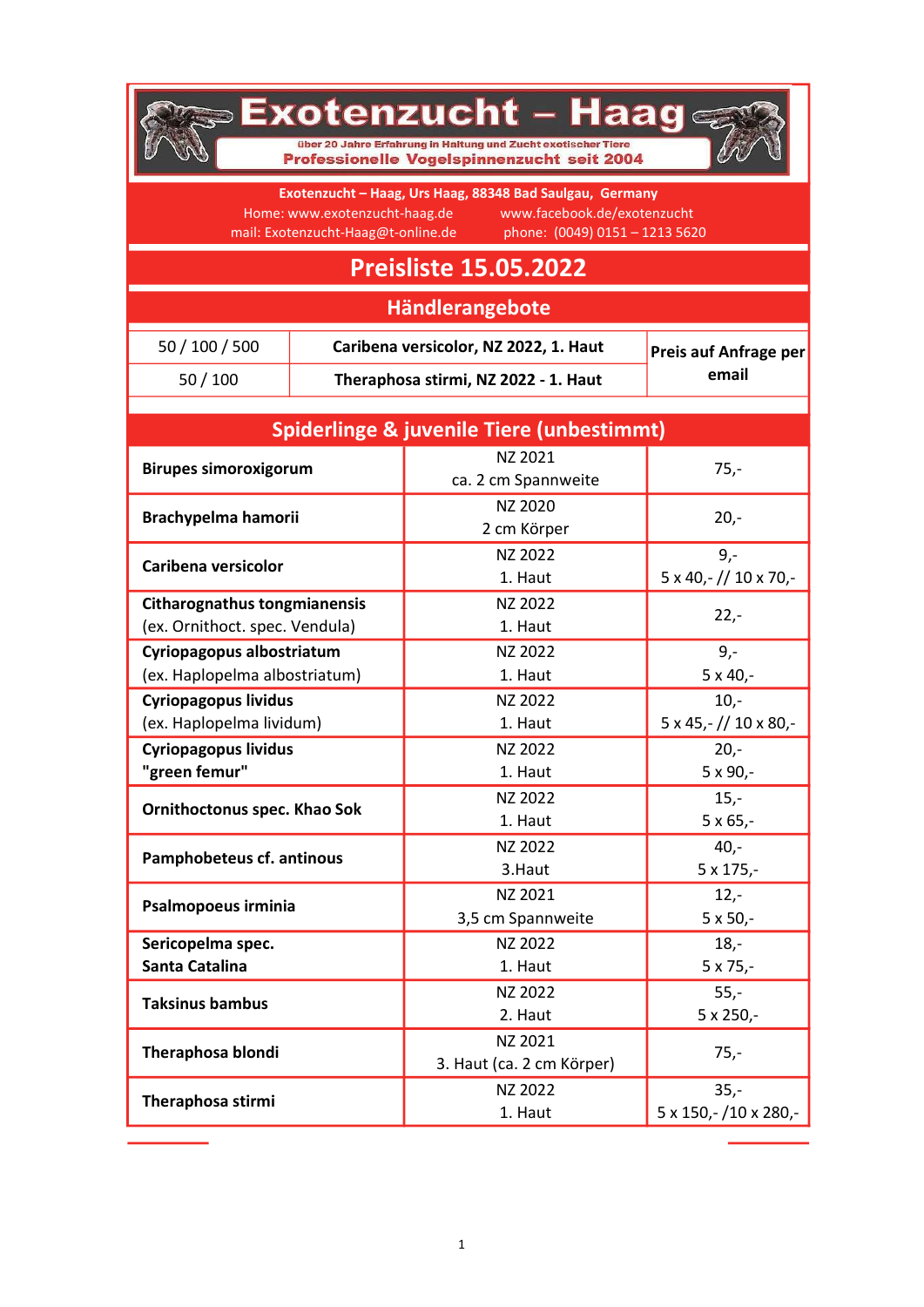| Weibchen                                                     |                                            |         |  |  |
|--------------------------------------------------------------|--------------------------------------------|---------|--|--|
| Acanthoscurria geniculata                                    | subadult bis jung adult<br>(6 cm Körper)   | $65,-$  |  |  |
| Avicularia avicularia                                        | subadult<br>(ca. 3 cm Körper)              | $45,-$  |  |  |
| Caribena versicolor                                          | subadult bis jung adult<br>(3-4 cm Körper) | $100,-$ |  |  |
| <b>Cyriopagopus lividus</b><br>(ex. Haplopelma lividum)      | adult                                      | $65,-$  |  |  |
| Chromatopelma cyaneopubescens                                | 3 cm Körper                                | $45,-$  |  |  |
| <b>Chilobrachys spec. Electric blue</b>                      | 3 cm Körper                                | $60 -$  |  |  |
| <b>Harpactira pulchripes</b>                                 | 3 - 4 cm Körper                            | $70,-$  |  |  |
| <b>Harpactira pulchripes</b>                                 | adult                                      | $150 -$ |  |  |
| Cyriopagopus spec. Bach Ma<br>(ex. Haplopelma spec. Bach Ma) | subadult                                   | $130,-$ |  |  |
| Cyriopagopus spec. bihn thuan (cf.<br>schmidti?)             | adult                                      | $70,-$  |  |  |
| Cyriopagopus spec. bihn thuan (cf.<br>schmidti?)             | adult XL                                   | $75,-$  |  |  |
| Monocentropus balfouri                                       | subadult / adult                           | $65,-$  |  |  |
| Ornithoctoninae spec. HCM                                    | ca. 3 cm Körper                            | $120 -$ |  |  |
| <b>Ornithoctoninae spec. HCM</b>                             | subadult<br>ca. 3,5 - 4 cm Körper          | $150,-$ |  |  |
| Ornithoctoninae spec. HCM                                    | adult                                      | $180 -$ |  |  |
| Theraphosa stirmi                                            | ca. 4 cm Körper                            | $100,-$ |  |  |
| Theraphosa stirmi                                            | 5 - 6 cm Körper                            | $125 -$ |  |  |
| Theraphosa stirmi                                            | XL Zuchtweibchen                           | $250 -$ |  |  |
| Poecilotheria metallica                                      | ca. 4-5 cm Spannweite                      | $75,-$  |  |  |
| Pterinopelma sazimai                                         | subadult / adult                           | $80 -$  |  |  |